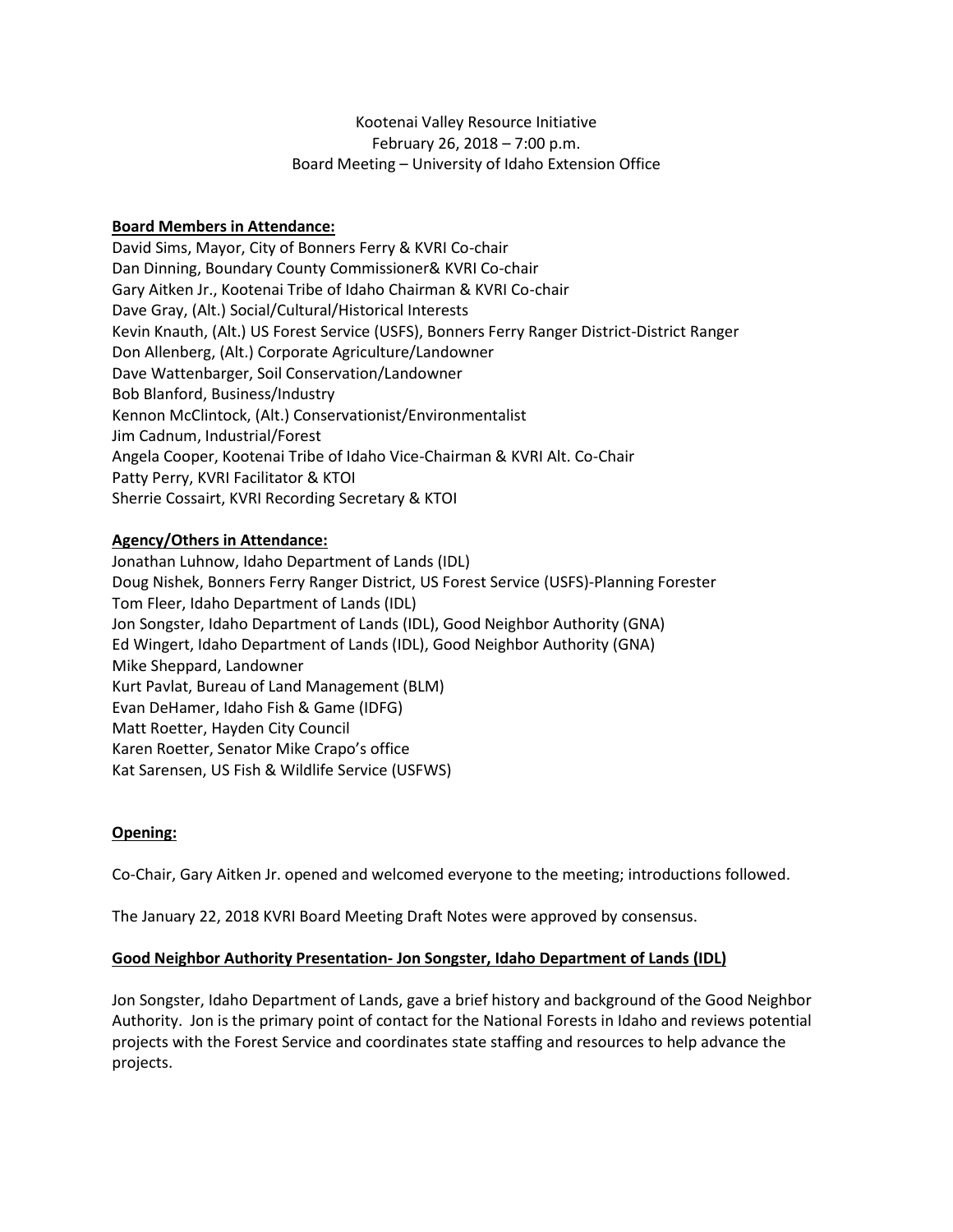Good Neighbor Authority began as a pioneering concept that enables states and the federal government to work together to better manage federal lands. In 2000, Colorado became the pilot state and the program eventually extended into Utah and to the Bureau of Land Management. Under the 2014 Farm Bill the Good Neighbor Authority extended to all states and the original requirement that the projects had to be adjacent was dropped. Idaho Department of Lands is working with the US Forest Service to carry out more forest and watershed restoration projects under GNA. The partnership is increasing the pace and scale of restoration on federal lands.

GNA agreements are now in place with four National Forests; Idaho Panhandle, Nez Perce-Clearwater, Payette, and Boise National Forest. Jon shared handouts of "Idaho Good Neighbor Authority 2017 Overview/ 2018 Plans" and "Good Neighbor Authority in Idaho, Frequently Asked Questions" describing details of GNA and the work being done on the Forests in 2017 and 2018 (available on website).

Rules for Good Neighbor Authority Projects:

- Projects have to follow a Collaborative process
- Projects have to be consistent with a Forest Plan
- Projects cannot occur in Roadless or Wilderness areas
- It prohibits any new road construction or road re-construction

Jon shared that the road issue has been a challenge they have had to figure out how to make it work on projects. Discussion explained the difference between program income and county payments. Revenues generated from GNA projects, including the sale of timber, and will it offset costs incurred by the state and fund additional management activities. According to the handouts received, program income is not subject to county payments.

# **GNA Projects Update- Ed Wingert, Idaho Department of Lands (IDL)**

Jasper GNA West Will sell Thursday in Priest Lake 3.6mmbf, 306 acres NEPA was already done with the original Jasper Project

Hard Rock GNA Coming out in July Public works contract will be completing road work for that project which ends in Sept 8.6mmbf, 800-900 acres, both in Priest Lake Ranger District

## **Black Boulder Timber Sale Prep contract**

Twenty Mile location NEPA done soon After the prep contract is done it will become a GNA timber sale, sold in 2019, 3mmbf

## **Hannah Flats Priest Lake**

First sale in the state that IDL has done start to finish 2400 acres Decision sign in April 15-18mmbf, it will be split into 2-3 projects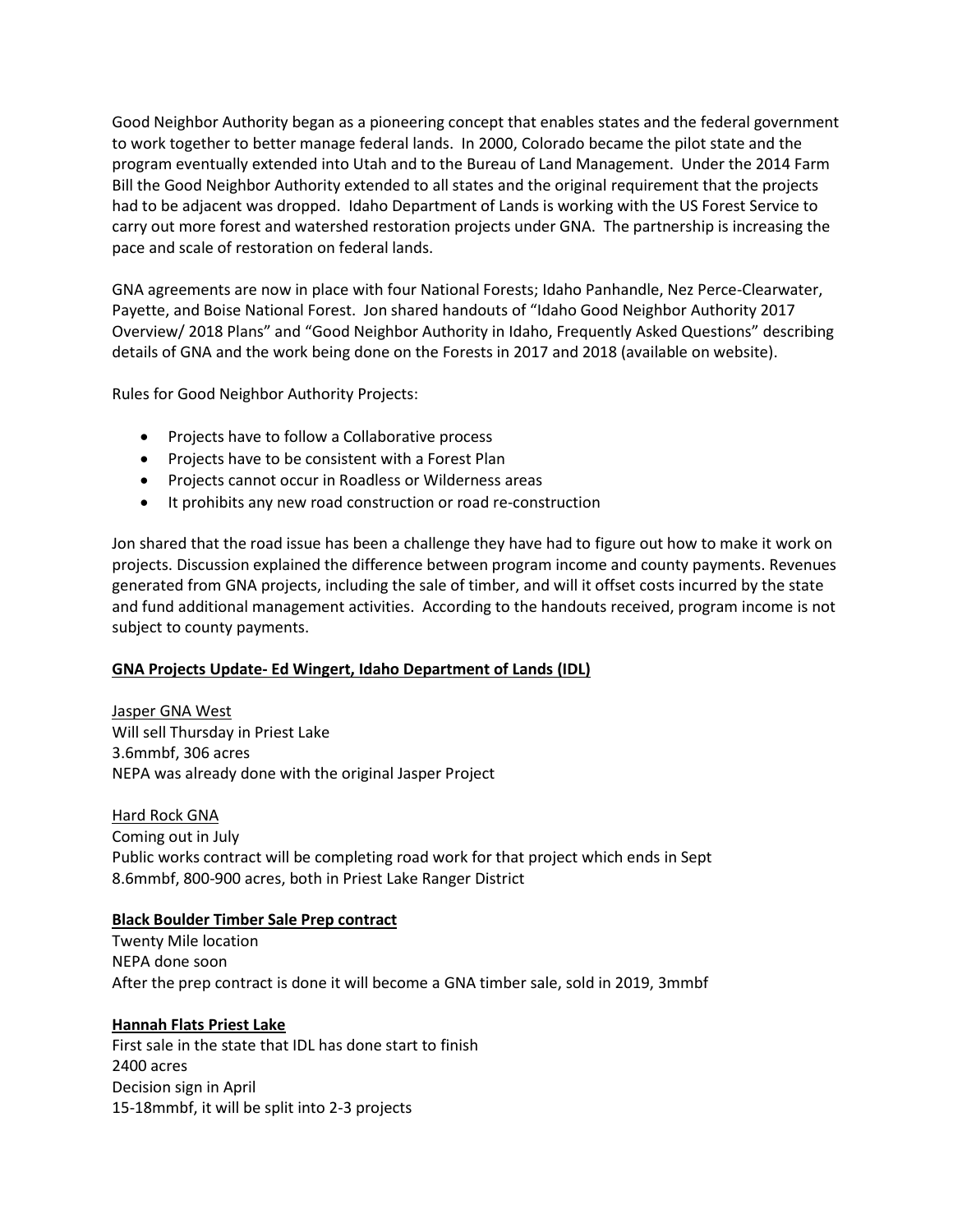Patty asked the reasoning behind splitting the Stewardship into a GNA if looking for efficiency?

Jon stated that it is to generate program income for Good Neighbor Authority to be used on more projects to accelerate pace and scale.

Kevin K. added that the Forest Service will realize efficiencies utilizing the IDL contracting process which is far simpler than the federal one.

### **Forestry Committee Update- Doug Nishek, USFS**

Doug Nishek shared the Camp Robin Recreational Trails Map with the group and explained the ATV Trails Proposal. The Camp Robin Project began as two separate Categorical Exclusions (CEs) and was combined into one Environmental Assessment (EA) to accomplish more of the resource and recreational needs in the project. The Forest Service anticipates recreation increasing in the Camp Nine area and would like to address that while they are in the area by creating a comprehensive ATV plan. The ATV users are already using existing road beds, signage is needed to direct traffic and there is a proposed new mountain bike trail connecting the existing Brush Lake trail to the ridgeline. Because the project is located in a Bears Outside of Recovery Zone (BORZ), the storage of roads was discussed to offset the creation of 3-4 miles of new trails.

Scoping letters and concerns expressed at the open house help in creating the proposals including the possibility of including UTV's as well as ATV trail access as the result of requests made. If trails become degraded beyond the ability for the Forest Service to maintain them, seasonal closure may be needed. Doug expressed that there is still time for more input so spread the word.

Patty stated that the Forest Service is working with private landowners and the Deer Park Water Association in order for their needs to be addressed in the project.

## **Camp Robin Timeline**

- Decision to be signed in October 2018
- Draft EA out for comment by June 2018
- 2 Sales FY19, 12mmbf & 8mmbf
- Checkpoint 3 for Camp Robin March 5 with the Forest Supervisor

## **Boulder Project Timeline**

- Checkpoint 5 for Boulder is March 1 with the Forest Supervisor
- GNA sale, 6mmbf
- Traditional timber sale, 10mmbf
- Stewardship sale, 15mmbf

Dan Dinning requested this same presentation from the Forest Service be brought to the Boundary County Commissioners also. Kevin agreed.

#### **New Business-Patty Perry**